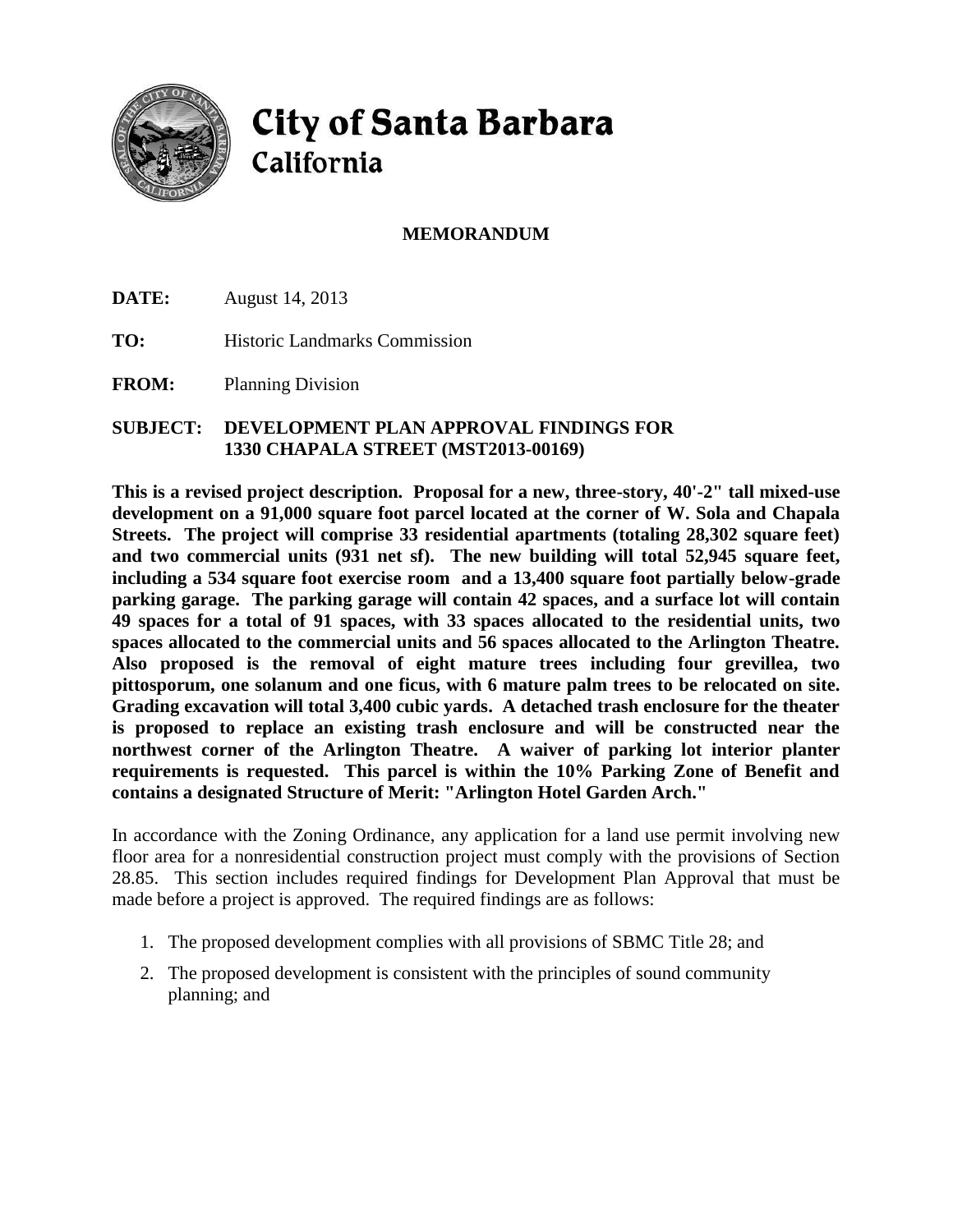Historic Landmarks Commission Development Plan Findings for 1330 Chapala Street **August 14, 2013** Page 2

- 3. The proposed development will not have a significant adverse impact upon the community's aesthetics or character in that the size, bulk or scale of the development will be compatible with the neighborhood based on the Project Compatibility Analysis criteria found in Sections 22.22.145 or 22.68.045 of this Code; and
- 4. The proposed development is consistent with the policies of the City of Santa Barbara Traffic Management Strategy (as approved by City Resolution No. 13-010 dated as of March 12, 2013) as expressed in the allocation allowances specified in SBMC 28.85.050.

In order to evaluate the subject project's consistency with these findings, Staff has performed an environmental assessment of the project and considered the City's standards, policies and thresholds for housing impacts, water, traffic, and availability of resources. Staff has concluded that in accordance with the California Environmental Quality Act, the project qualifies for a Categorical Exemption from environmental review pursuant to CEQA Guidelines Sections 15303 b & 15301 c.

### **Staff finds that the project is consistent with the required findings and recommends that the Historic Landmarks Commission make the necessary findings as outlined below, and include them in the motion for Project Design Approval of the project.**

- 1. The proposed development complies with all provisions of the Zoning Ordinance, based on a preliminary plan check review by Planning Division staff. The plans will undergo further zoning plan check review to ensure compliance when submitted to the Building & Safety Division;
- 2. The proposed development is consistent with the principles of sound community planning, as determined by the project's consistency with the City's General Plan;
- 3. The proposed development will not have a significant adverse impact upon the neighborhood's aesthetics/character in that the size, bulk, or scale of the development will be compatible with the neighborhood and adjacent City Landmark; and
- 4. The proposed development is consistent with the policies of the City of Santa Barbara Traffic Management Strategy expressed in the allocation allowances specified in SBMC 28.85.050.